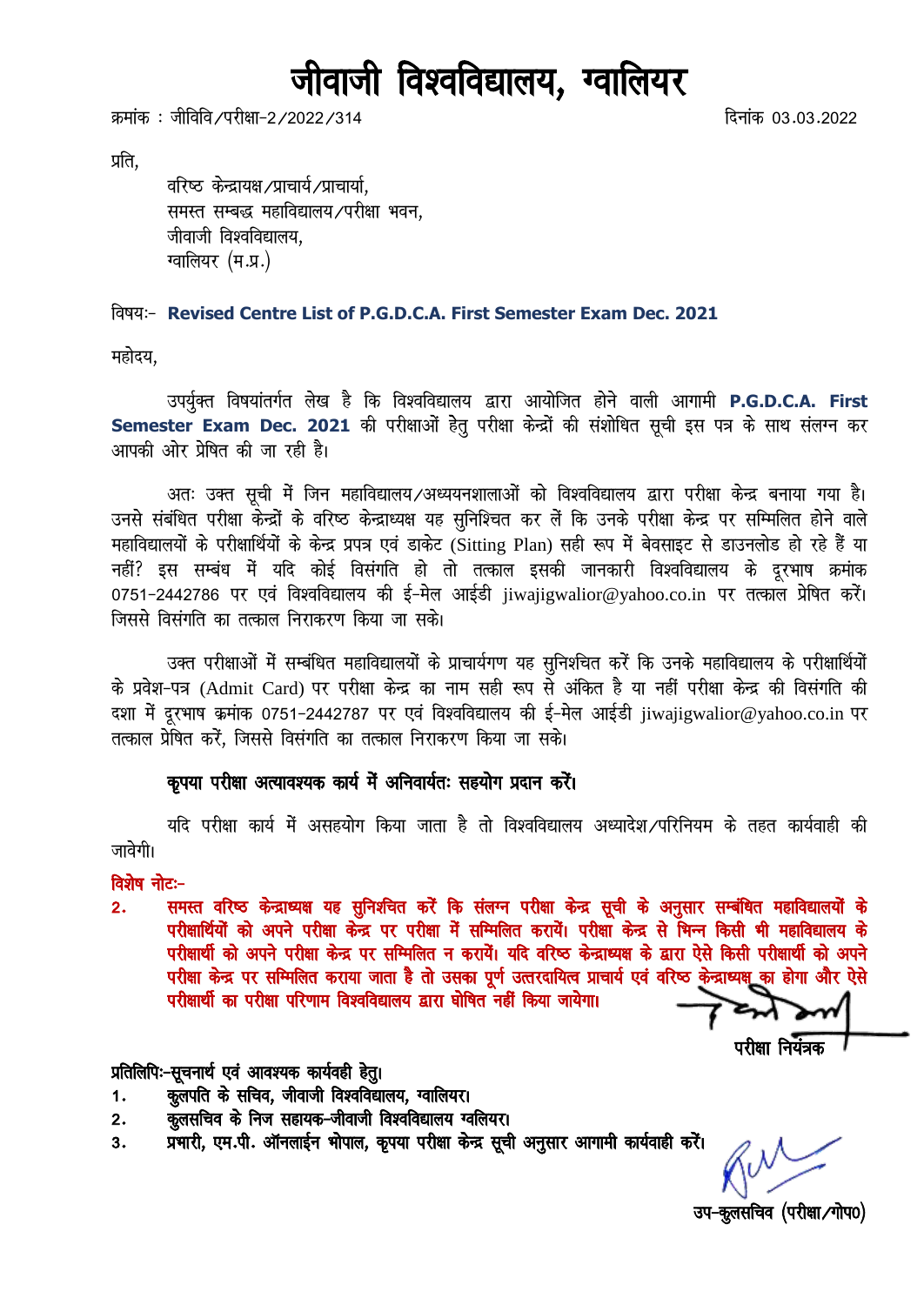# JIWAJI UNIVERSITY, GWALIOR REVISED CENTRE LIST FOR P.G.D.C.A. 1st SEMESTER EXAM DEC., 2021

# \*\*GWALIOR DISTRICT\*\*

| <b>CENTER NAME</b>    | NAME OF THE COLLEGE WHOS EXAMINATIONS WILL BE                                |  |  |  |  |  |  |
|-----------------------|------------------------------------------------------------------------------|--|--|--|--|--|--|
|                       | ONDUCTED AT THE EXAMINATION CENTRE SHOWN IN FRONT                            |  |  |  |  |  |  |
| {E001} : PARIKSHA     | {0917} : SCHOOL OF STUDIES IN COMPUTER SC. AND APPLICATIONS, JIWAJI          |  |  |  |  |  |  |
| <b>BHAWAN, JIWAJI</b> | UNIVERSITY GWALIOR                                                           |  |  |  |  |  |  |
|                       | {1345} VEE ACADEMIC, GWALIOR                                                 |  |  |  |  |  |  |
| <b>UNIVERSITY,</b>    | {P212} G.I.C.T., GWALIOR                                                     |  |  |  |  |  |  |
| <b>GWALIOR</b>        | {P217} JAIN COLLEGE, GWALIOR                                                 |  |  |  |  |  |  |
|                       | {P218} SUBHASH CHANDRA BOSS COLLEGE, GWALIOR                                 |  |  |  |  |  |  |
|                       | {P229} THE CITY COLLEGE, GWALIOR                                             |  |  |  |  |  |  |
|                       | {P231} J B INSTITUTE OF TECH. AND MANAGEMENT, GWALIOR                        |  |  |  |  |  |  |
|                       | {P232} OXFORD COLLEGE, GWALIOR                                               |  |  |  |  |  |  |
|                       | {P234} MAHARAJA INSTITUTE OF MANAGEMENT & TECHNOLOGY, GWALIOR                |  |  |  |  |  |  |
|                       | {P246} GURUKUL INSTITUTE OF MANAGEMENT                                       |  |  |  |  |  |  |
|                       | {P249} SWAMI SAMARTH COLLEGE, LASHKAR, GWALIOR                               |  |  |  |  |  |  |
|                       | {P254} OM INSTITUTE OF TECHNICAL AND TEACHERS EDUCATION, GWALIOR             |  |  |  |  |  |  |
|                       | {P257} DIVINE INTERNATIONAL GROUP OF INSTITUTIONS, SADA, GWALIOR             |  |  |  |  |  |  |
|                       | {P260} VIPS RAIRU                                                            |  |  |  |  |  |  |
|                       | {P696} G.R.COLLEGE FOR PROFESSIONAL STUDIES, BARAUA, GWALIOR                 |  |  |  |  |  |  |
|                       | {P745} INSTITUTE OF TECHNICAL STUDIES, GWALIOR                               |  |  |  |  |  |  |
|                       | {P750} M P S EDUCATION COLLEGE, GWALIOR                                      |  |  |  |  |  |  |
|                       | {P754} PRESTON COLLEGE, GWALIOR                                              |  |  |  |  |  |  |
|                       | {1433} THE BHARTI COLLEGE, GWALIOR                                           |  |  |  |  |  |  |
|                       | {G303} S.M.S. GOVT. MODEL SCI.COLLEGE, GWALIOR                               |  |  |  |  |  |  |
|                       | {P206} DREAMVALLY COLLEGE FOR GIRLS, GWALIOR                                 |  |  |  |  |  |  |
|                       | {P230} INSTITUTE OF PROFESSIONAL STUDIES                                     |  |  |  |  |  |  |
|                       | {P236} SHRI RAMNATH SINGH INSTITUTE OF SC. AND TECH., GWALIOR                |  |  |  |  |  |  |
|                       | {P237} VIJAYARAJE INSTT. OF SCIENCE & MANAGEMENT, GWALIOR                    |  |  |  |  |  |  |
|                       | {P251} RISHIKUL GROUP OF COLLEGE<br>{P242} OPTIMUS COLLEGE OF HIGHER STUDIES |  |  |  |  |  |  |
|                       | {P261} VIKRANT INST. OF INTG. LEARNING & ADVANCED STUDIES, GWALIOR           |  |  |  |  |  |  |
|                       | {P1485} BRILLIANT COLLEGE, KHURERI, GWALIOR                                  |  |  |  |  |  |  |
|                       | {P1486} BIPS, KHURERI, GWALIOR                                               |  |  |  |  |  |  |
|                       | {G301} GOVT. S.L.P COLLEGE, MORAR, GWALIOR                                   |  |  |  |  |  |  |

## \*\*BHIND DISTRICT \*\*

| <b>CENTER NAME</b>                                                | NAME OF THE COLLEGE WHOS EXAMINATIONS WILL BE                                                                                                                                                                                      |
|-------------------------------------------------------------------|------------------------------------------------------------------------------------------------------------------------------------------------------------------------------------------------------------------------------------|
|                                                                   | CONDUCTED AT THE EXAMINATION CENTRE SHOWN IN FRONT                                                                                                                                                                                 |
| {G201} : GOVT. M.J.S.<br><b>COLLEGE BHIND</b>                     | {G201} : GOVT. M.J.S. COLLEGE BHIND<br>{1206} VIDYAWATI COLLEGE, BHIND<br>{P044} VISHWANATH PRATAP SINGH COLLEGE OF SC. & MGMT., LAHAR<br>{P056} ROSHAN LAL DAIPURIYA COLLEGE, SURPURA, BHIND<br>{A003} JAIN DEGREE COLLEGE, BHIND |
| {G206}: MAHARISHI<br><b>ARVIND GOVT. COLLEGE,</b><br><b>GOHAD</b> | {G206} MAHARSHI ARVIND GOVT. COLLEGE, GOHAD (BHIND)<br>{P040} PANDIT RAMESH CHANDRA BHATELE COLLEGE, GOHAD, BHIND<br>{P726} OASIS IMPERIAL COLLEGE OF EDUCATION, GOHAD, BHIND                                                      |
| ${G207} : GOVT.$<br><b>COLLEGE, MEHGAON</b>                       | {P053} CH.KAMAL SINGH COLLEGE, MOU, BHIND<br>{P049} DEVPURIA COLLEGE, MEHGAON, BHIND<br>{P725} K.S.COLLEGE, MAU, BHIND<br>{P680} SHRI DHEER SINGH COLLEGE, GORMI, BHIND<br>{P695} B.S. PATEL COLLEGE, SEPURA, BHIND                |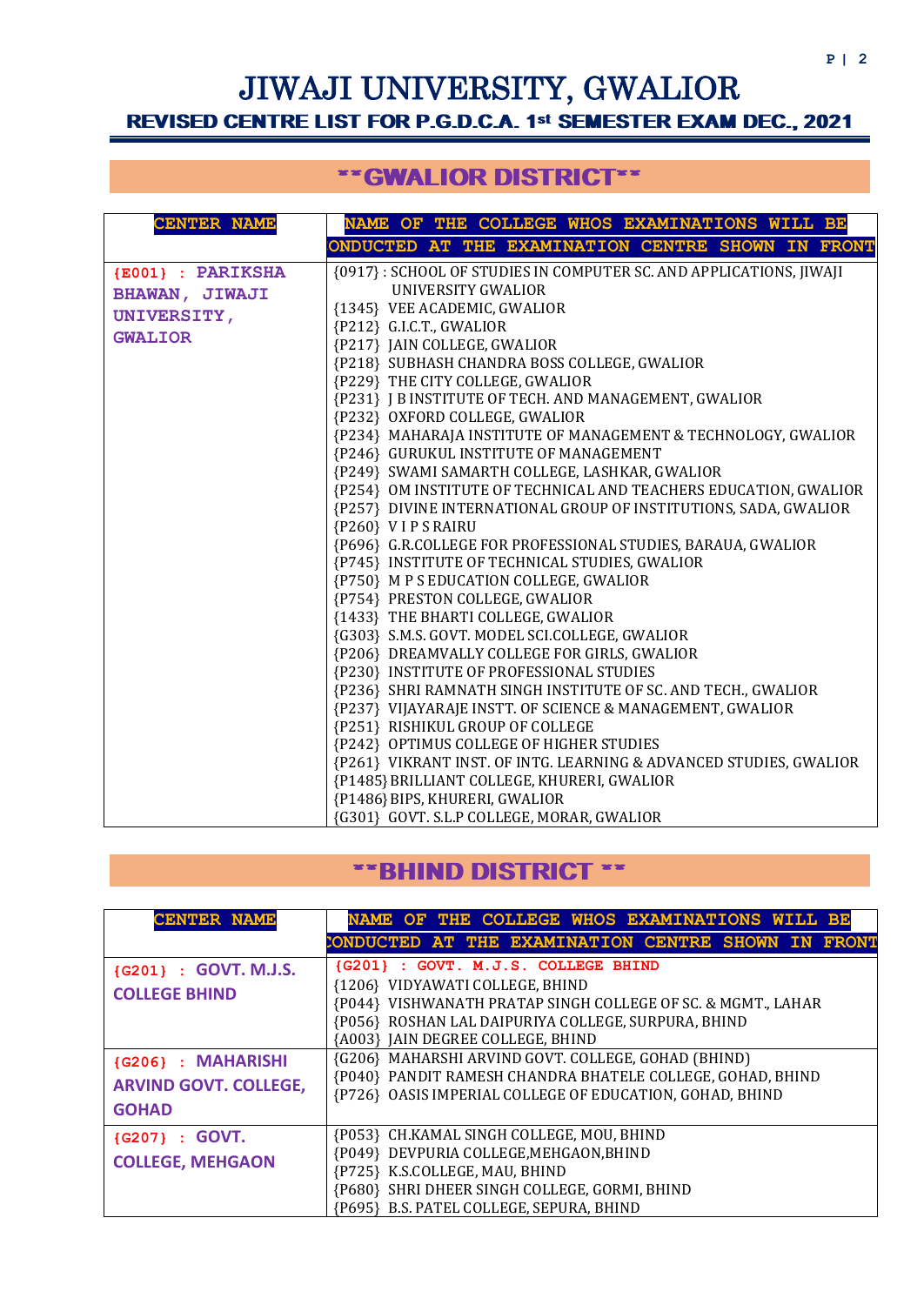# JIWAJI UNIVERSITY, GWALIOR REVISED CENTRE LIST FOR P.G.D.C.A. 1st SEMESTER EXAM DEC., 2021

# \*\*MORENA DISTRICT \*\*

| <b>CENTER NAME</b>            | NAME OF THE COLLEGE WHOS EXAMINATIONS WILL BE                                                  |  |  |  |  |  |
|-------------------------------|------------------------------------------------------------------------------------------------|--|--|--|--|--|
|                               | CONDUCTED AT THE EXAMINATION CENTRE SHOWN IN FRONT                                             |  |  |  |  |  |
| {G101} : GOVT. P.G.           | {P414} C.P.S.COLLEGE, BADAGAON, MORENA                                                         |  |  |  |  |  |
| <b>COLLEGE OF EXCELLENCE,</b> | {P416} PANDIT NEHRU MAHAVIDYALAY, BANMORE, MORENA                                              |  |  |  |  |  |
| <b>MORENA</b>                 | {P417} G.L.S. COLLEGE BANMORE MORENA<br>{P421} PT. S.C.UPDADHYAYA COLLEGE, JOURA KHURD, MORENA |  |  |  |  |  |
|                               | {P422} GENIUS COLLEGE, MORENA                                                                  |  |  |  |  |  |
|                               | {P429} JAI MATA DI MAHAVIDHYALAYA, MORENA                                                      |  |  |  |  |  |
|                               | {P430} T.S.S COLLEGE, MORENA                                                                   |  |  |  |  |  |
|                               | {P431} M.G.M. COLLEGE, MORENA                                                                  |  |  |  |  |  |
|                               | {P433} MAA SHANTIDEVI COLLEGE JOURA                                                            |  |  |  |  |  |
|                               | {P435} SHRI VAISHNAV COLLEGE OF MANAGEMENT, MORENA                                             |  |  |  |  |  |
|                               | {P436} S.R.D.COLLEGE, MORENA                                                                   |  |  |  |  |  |
|                               | {P1494}SMT. RAMDEVI COLLEGE BANMORE, MORENA                                                    |  |  |  |  |  |
| {G105} : GOVT.                | {P443} N.A.S. MAHAVIDYALAYA, PORSA, MORENA                                                     |  |  |  |  |  |
| <b>COLLEGE, PORSA</b>         | {P444} R V S COLLEGE, JOTAI ROAD, PORSA                                                        |  |  |  |  |  |
|                               | {P445} SHIVAM MAHAVIDHYALAY, PORSA                                                             |  |  |  |  |  |
|                               | {P446} PANDIT DEENDAYAL UPADHYAY MAHAVIDHYALAY, PORSA                                          |  |  |  |  |  |
|                               | {P411} JAI HIND BISMIL COLLEGE, AMBAH<br>{P412} A D S MAHAVIDYALAYA, AMBAH, MORENA             |  |  |  |  |  |
|                               | {1489} RAJA ANANG PAL SINGH TOMAR MAHAVIDHYALAYA, PORSA                                        |  |  |  |  |  |
| ${G106} : GOVT.$              | {P419} MAHARANA PRATAAP COLLEGE, SABALGARH                                                     |  |  |  |  |  |
|                               | {P424} J.B. COLLEGE, JOURA, MORENA                                                             |  |  |  |  |  |
| <b>COLLEGE, JOURA</b>         | {P448} MAA SHANTI DEVI COLLEGE KUTGHAN SABALGARH (MORENA)                                      |  |  |  |  |  |
|                               | {P425} ACHARYA NARENDRA DEV COLLEGE, KAILARAS                                                  |  |  |  |  |  |
|                               | {P427} A.S. DEGREE COLLEGE, KAILARAS                                                           |  |  |  |  |  |

## \*\*DATIA DISTRICT \*\*

| <b>CENTER NAME</b>         | NAME OF THE COLLEGE WHOS EXAMINATIONS WILL BE                                              |  |  |  |
|----------------------------|--------------------------------------------------------------------------------------------|--|--|--|
|                            | CONDUCTED AT THE EXAMINATION CENTRE SHOWN IN FRONT                                         |  |  |  |
| {G401} : GOVT. P.G.        | {1202} RASS J B COLLEGE, DATIA<br>{1204} SHRI RAWATPURA SARKAR SNATAK MAHAVIDHYALAY, DATIA |  |  |  |
| <b>COLLEGE, DATIA</b>      | {P168} COLLEGE OF ADVANCE STUDIES, DATIA                                                   |  |  |  |
|                            | {P169} BHARAT COLLEGE, DATIA                                                               |  |  |  |
|                            | {P171} JAI SHRI SAI COLLEGE OF COMPUTER TECH. & MGMT., DATIA                               |  |  |  |
| ${1236} : GOVT.$           | {P174} RADHAKRISHNA MAHAVIDYALAY, INDERGARH, DATIA                                         |  |  |  |
| <b>COLLEGE, INDERGARH,</b> | {1203} KHERAPATI SARKAR GROUP OF COLLEGE, INDERGARH, DATIA                                 |  |  |  |
| <b>DATIA</b>               |                                                                                            |  |  |  |

### \*\*SHIVPURI DISTRICT \*\*

| <b>CENTER NAME</b>            | NAME OF THE COLLEGE WHOS EXAMINATIONS WILL BE<br>CONDUCTED AT THE EXAMINATION CENTRE SHOWN IN FRONT |
|-------------------------------|-----------------------------------------------------------------------------------------------------|
|                               |                                                                                                     |
| {G501} : SMS GOVT.            | $\{G501\}$<br>S.M.S. GOVT. P.G. COLLEGE, SHIVPURI                                                   |
| <b>P.G. COLLEGE, SHIVPURI</b> |                                                                                                     |
| {G506}: GOVT. L.S.G.K.        | ${1495}$<br>VEDANTA DEGREE COLLEGE, POHARI, SHIVPURI                                                |
| <b>COLLEGE, POHARI</b>        |                                                                                                     |
| (SHIVPURI)                    |                                                                                                     |